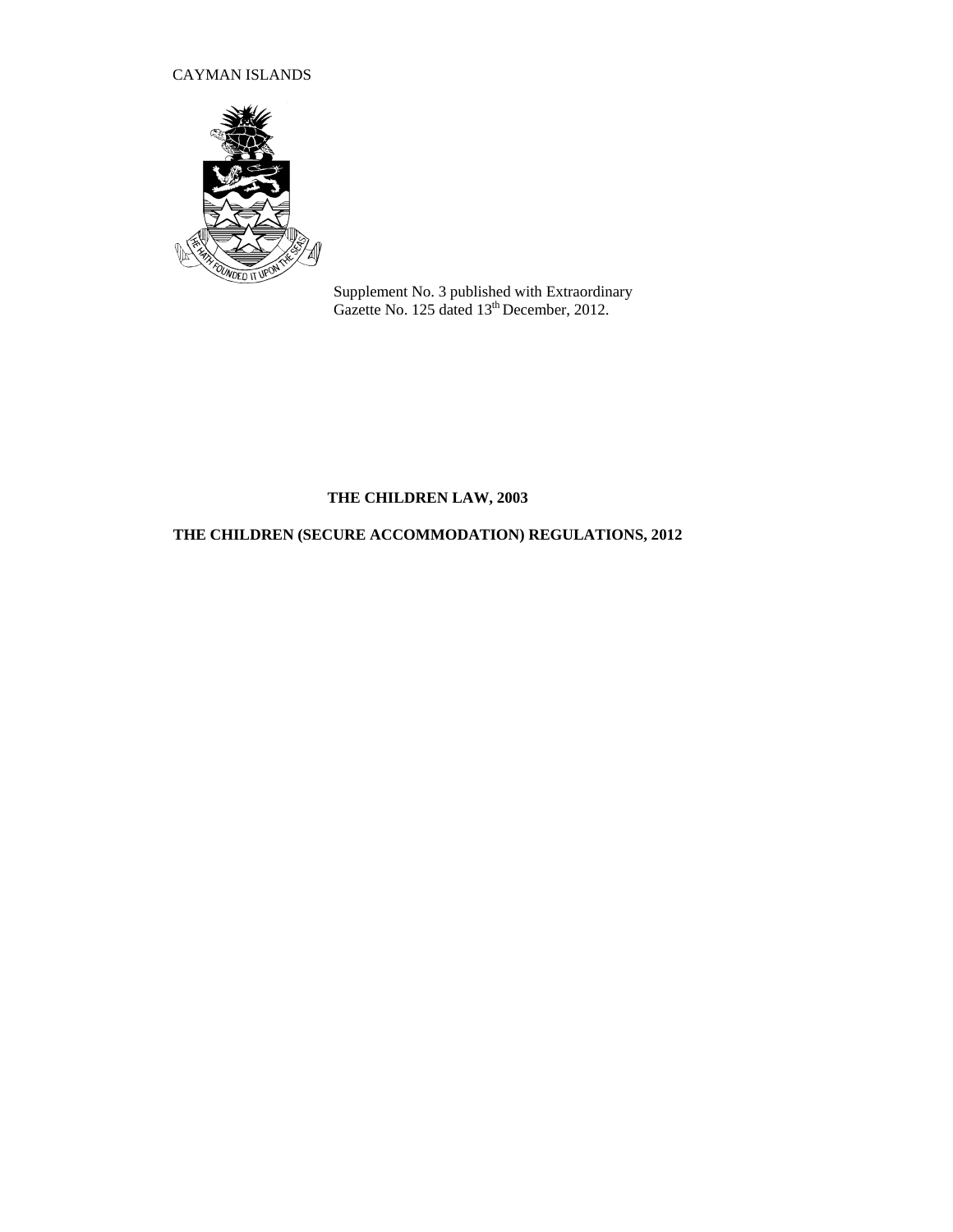## **THE CHILDREN (SECURE ACCOMMODATION) REGULATIONS, 2012**

### **ARRANGEMENT OF REGULATIONS**

- 1. Citation
- 2. Definitions
- 3. Approval by Governor in Cabinet of secure accommodation in a community home
- 4. Placement of a child aged under 13 in secure accommodation in a community home
- 5. Children to whom section 27 of the Law shall not apply
- 6. Detained and remanded children to whom section 27 of the Law shall not have effect
- 7. Other children to whom section 27 of the Law shall apply
- 8. Applications to court
- 9. Duty to give information of placement in community homes
- 10. Maximum period in secure accommodation without court authority
- 11. Maximum initial period of authorisation by a court
- 12. Further periods of authorisation by a court
- 13. Maximum periods of authorisation by court for remanded children
- 14. Duty to inform parents and others in relation to children in secure accommodation in a community home
- 15. Appointment of persons to review placement in secure accommodation in a community home
- 16. Review of placement in secure accommodation in a community home
- 17. Records to be kept in respect of a child in secure accommodation in a community home
- 18. Voluntary home and registered children's home not to be used for restricting liberty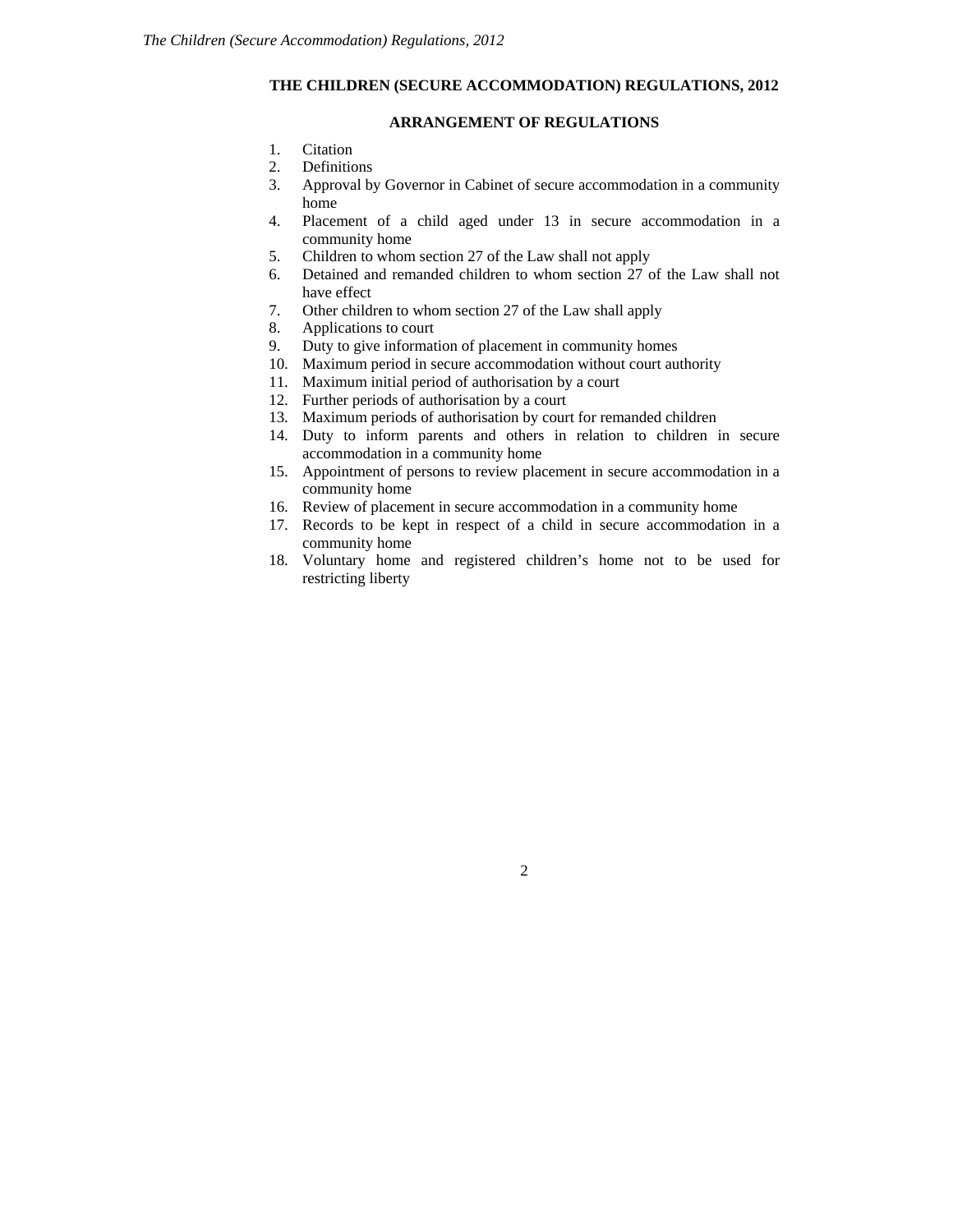#### **THE CHILDREN LAW, 2003**

### **THE CHILDREN (SECURE ACCOMMODATION) REGULATIONS, 2012**

The Governor in Cabinet, in exercise of the powers conferred by section 27(10) of, and paragraph 4(1) and 4(2) of Schedule 4 to the Children Law, 2003, hereby makes the following Regulations-

1. These Regulations may be cited as the Children (Secure Accommodation) Regulations, 2012. **Citation** 

2. In these Regulations-<br>
Definitions

"independent visitor" means a person appointed under paragraph 14 of Schedule 2 to the Law;

"Law" means the Children Law, 2003; and

"secure accommodation," means accommodation, which is provided for the purpose of restricting the liberty of children to whom section 27 of the Law applies.

3. Accommodation in a community home shall not be used as secure accommodation unless it has been approved by the Governor in Cabinet for such use and approval shall be subject to such terms and conditions as he sees fit.

4. A child under the age of thirteen years shall not be placed in secure accommodation in a community home without the prior approval of the Governor in Cabinet.

5. Section 27 of the Law shall not apply to a child- Children to whom Children to whom

- (a) who is detained under any provision of the Mental Health Law  $\frac{\text{shall not apply}}{\text{S}}}$ (1997 Revision) or in respect of whom an order made has been made under section 20 of the Youth Justice Law (2005 Revision);
- (b) to whom section 22(4) of the Law applies and who is being accommodated under that section; or

Approval by Governor in Cabinet of secure accommodation in a community home

Placement of a child aged under 13 in secure accommodation in a community home

section 27 of the Law

(1997 Revision)

(2005 Revision)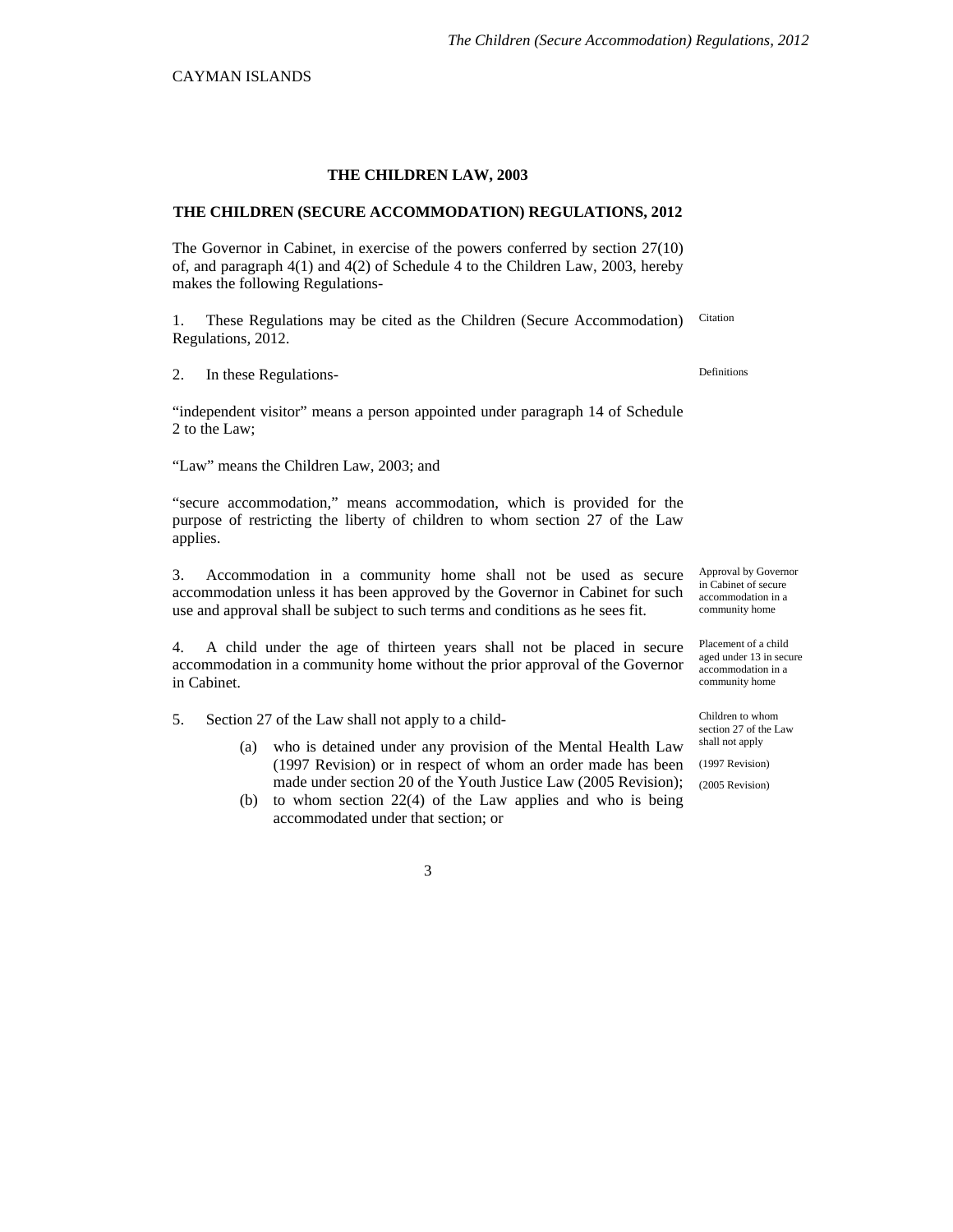(c) in respect of whom an order has been made under section 45 of the Law and who is kept away from home pursuant to that order.

6. Section 27 of the Law shall not have effect in relation to children who are being looked after by the Department and are of the following descriptions-

- (a) the child has a history of absconding, is likely to abscond from any other description of accommodation, and if he absconds, he is likely to suffer significant harm;
- (b) if the child is kept in any other description of accommodation, he is likely to injure himself or other persons;
- (c) the child is charged with, or convicted of an offence of violence;
- (d) the child has been remanded or detained and committed to the care of the Department under sections 14 and 15 of the Youth Justice Law (2005 Revision); or
- (e) the child is the subject of a rehabilitation order imposing a detention residences requirement under section 27 of the Youth Justice Law (2005 Revision).

7. Subject to regulation 5, section 27 of the Law shall apply, in addition to children looked after by the Department, to children, other than those looked after by the Department, who are accommodated in a residential care home, mental health facility, hospital or other treatment facility.

8. Applications to a court under section 27 of the Law in respect of a child shall be made only by the Department.

9. The Department shall notify the owner of a community home of an intention to place a child in the community home for purposes of section 27 of the Law.

10. (1) Subject to paragraphs (2) and (3), the maximum period beyond which a child to whom section 27 of the Law applies may not be kept in secure accommodation without the authority of a court is seventy-two hours, whether consecutively or seventy-two hours in aggregate in any period of twenty-eight consecutive days.

(2) Where authority of a court to keep a child in secure accommodation has been given, any period during which the child has been kept in such accommodation before the giving of that authority shall be disregarded for the purpose of calculating the maximum period in relation to any subsequent occasion on which the child is placed in such accommodation after the period authorised by court has expired.

Applications to court

Other children to whom section 27 of the Law shall apply

Detained and remanded children to whom section 27 of the Law shall not have effect

(2005 Revision)

Duty to give information of placement in

Maximum period in secure accommodation without court authority

community homes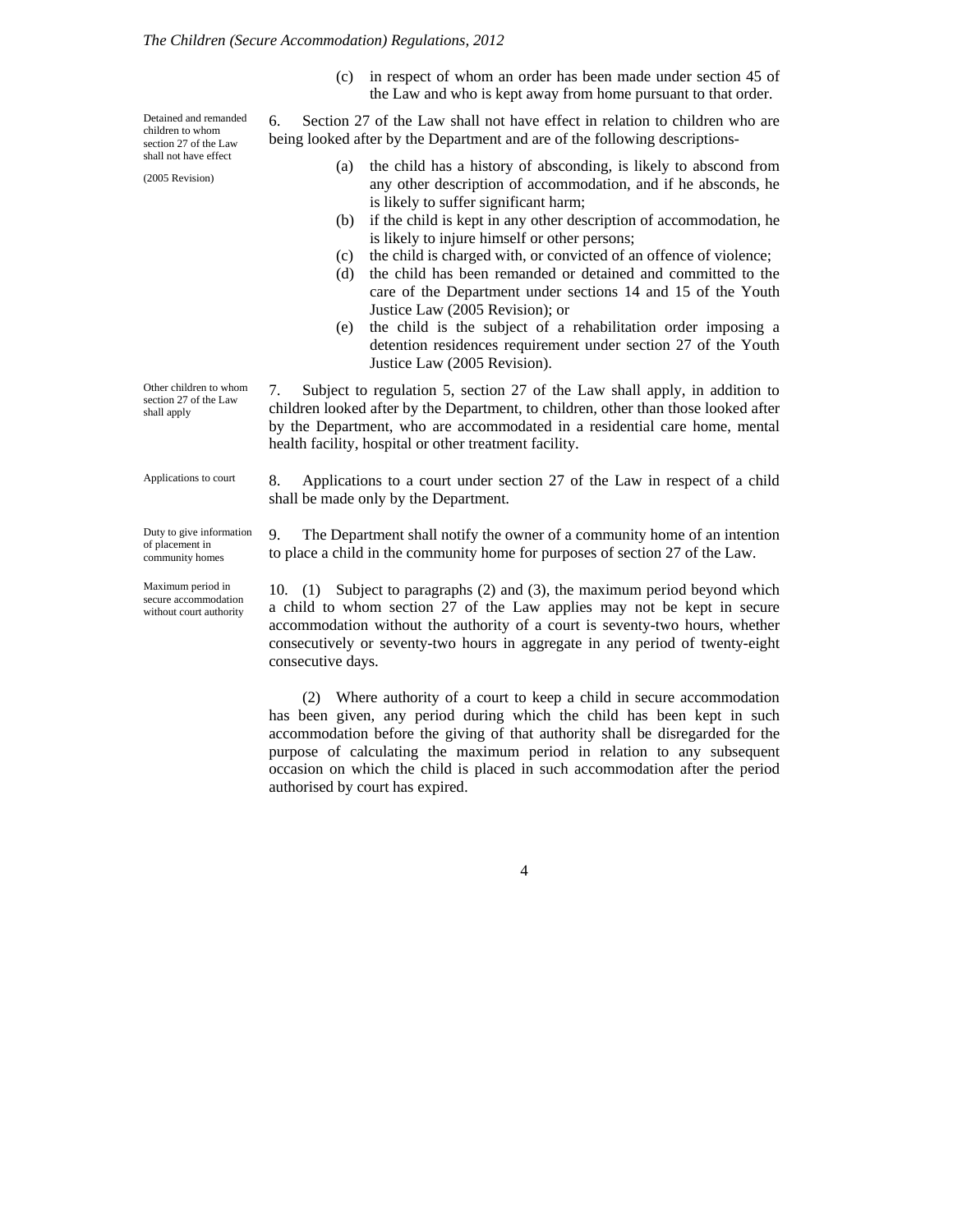(3) Where a child is in secure accommodation at any time between twelve midday on the day before and twelve midday on the day after a public holiday or a Sunday, and-

- (a) during that period, the maximum period specified in paragraph (1) expires; and
- (b) the child had, in the twenty-seven days before the day on which he was placed in secure accommodation, been placed and kept in such accommodation for an aggregate of more than forty-eight hours,

the maximum period does not expire until twelve midday on the first day, which is not itself a public holiday or a Sunday, after the public holiday or Sunday.

11. Subject to regulations 12 and 13, the maximum period for which a court may authorise a child to whom section 27 of the Law applies to be kept in secure accommodation is three months.

12. Subject to regulation 13, a court may authorise a child to whom section 27 of the Law applies to be kept in secure accommodation for a further period not exceeding six months at any one time.

13. (1) The maximum period for which a court may from time to time authorise a child who has been remanded under section 14 and 15 of the Youth Justice Law (2005 Revision) to be kept in secure accommodation, whether the period is an initial period or a further period, is the period of the remand.

(2) Any period of authorisation in respect of such a child shall not exceed twenty-eight days on any one occasion without further court authorisation.

(3) If the court considers it to be in the best interest of the child, it may require that child to be brought before the court at specified intervals during the period of secure accommodation.

14. Where a child to whom section 27 of the Law applies is kept in secure accommodation in a community home and it is intended that an application will be made to a court to keep the child in that accommodation, the Department shall, if practicable, inform the following persons of that intention as soon as possible-

- (a) his parents;
- (b) any person who has parental responsibility for him;
- (c) the child's independent visitor, if one has been appointed; and
- (d) any other person whom the Department considers should be informed.

Maximum initial period of authorisation by a court

Further periods of authorisation by a court

Maximum periods of authorisation by court for remanded children

(2005 Revision)

Duty to inform parents and others in relation to children in secure accommodation in a community home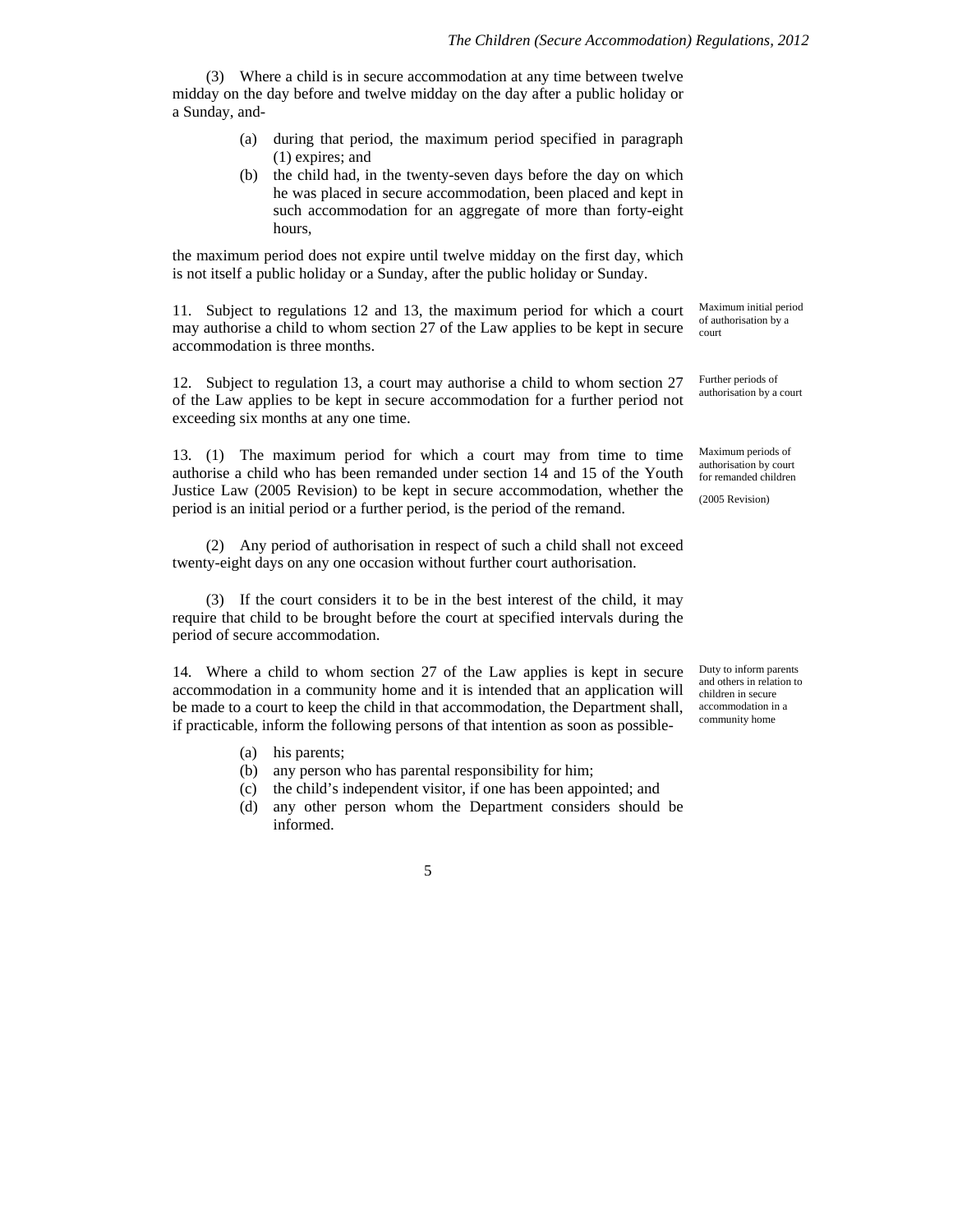#### *The Children (Secure Accommodation) Regulations, 2012*

Appointment of persons to review placement in secure accommodation in a community home

15. (1) The Governor in Cabinet may appoint at least three persons for such period as he considers necessary to review the manner in which a child in secure accommodation is kept for the purpose of ensuring his welfare.

(2) The appointed persons shall conduct the first review within one month of the placement of the child and such other reviews at intervals not exceeding three months.

Review of placement in secure accommodation in a community home

16. (1) The persons appointed under regulation 15 to review the keeping of a child in secure accommodation shall satisfy themselves as to whether or not-

- (a) the criteria for keeping the child in secure accommodation continues to apply;
- (b) the placement in such accommodation in a community home continues to be necessary; and
- (c) any other description of accommodation would be appropriate for him,

and in doing so shall have regard to the welfare of the child whose case is being reviewed.

(2) In undertaking the review referred to in regulation 15, the person appointed shall, if practicable, ascertain and take into account the wishes and feelings of-

- (a) the child;
- (b) any parent of the child;
- (c) any person who has parental responsibility for him;
- (d) any other person who has had the care of the child whose views the persons appointed consider should be taken into account; and
- (e) the child's independent visitor, if one has been appointed.

(3) The Department shall, if practicable, inform all those whose views are required to be taken into account under paragraph (2) of the outcome of the review and the reasons for such outcome.

(4) The Department may, if it considers it necessary for the welfare of the child, provide the court with a report on the outcome of a review conducted under paragraph (2) and the court may on receiving that report take such action as it considers to be in the best of interest of the child.

17. Whenever a child is placed in secure accommodation in a community home, the Department shall ensure that a record is kept of-

(a) the name, date of birth and sex of that child;

6

Records to be kept in respect of a child in secure accommodation in a community home